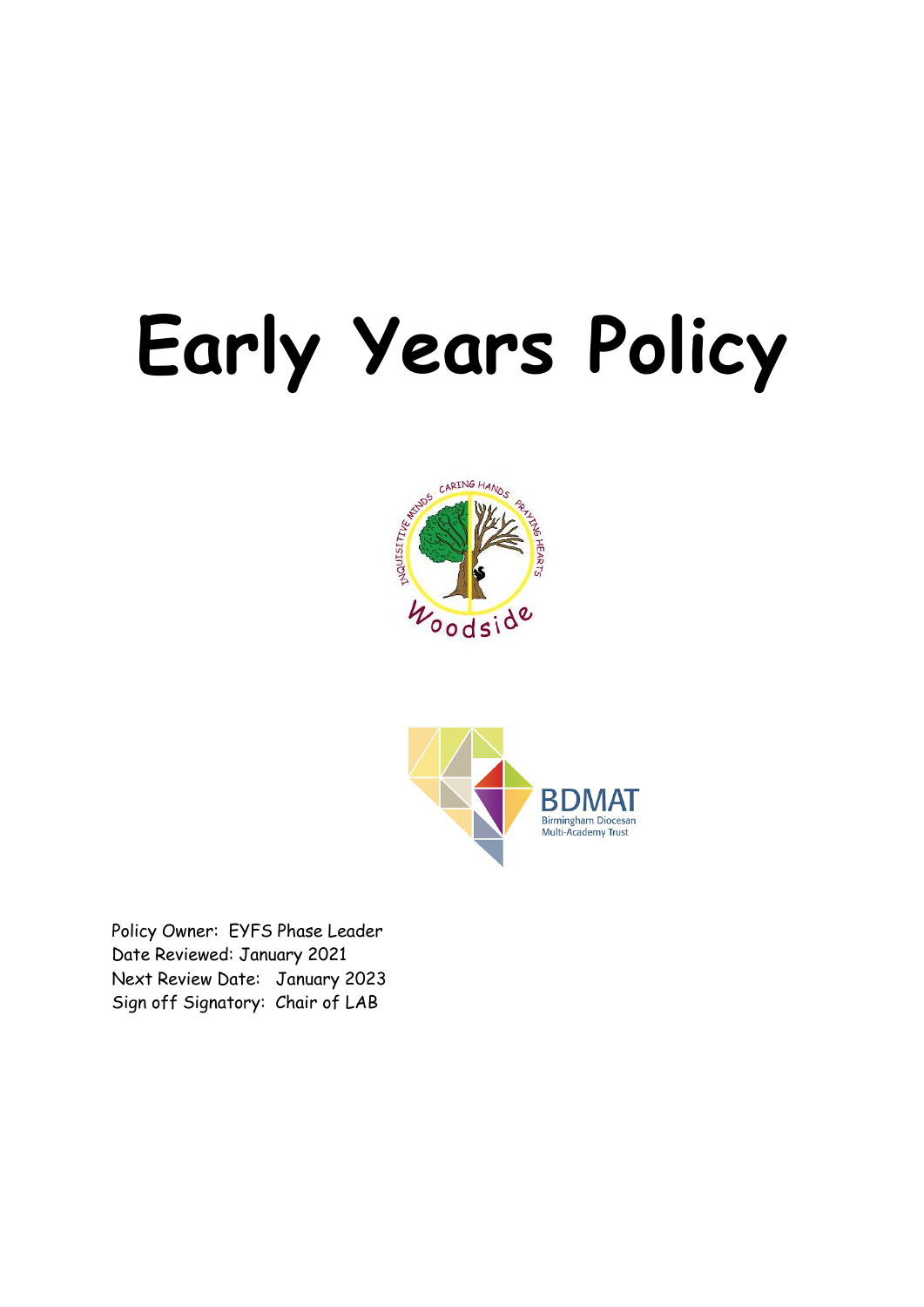#### **Introduction**

*'Every child deserves the best possible start in life and support to fulfil their potential. A child's experience in the early years has a major impact on their future life chances. A secure, safe and happy childhood is important in its own right and it provides the foundation for*  children to make the most of their abilities and talents as they grow up.' Early Years Foundation Stage Profile - Department for Children, Schools and Families 2012

The Early Years Foundation Stage applies to children from birth to the end of the reception year. At Woodside Primary School children are generally admitted to reception in the September following their fourth birthday.

Early childhood is the foundation on which children build the rest of their lives. At Woodside we greatly value the importance that the EYFS plays in laying secure foundations for future learning and development. However, we also believe that early childhood is valid in itself as part of life. It is important to view the EYFS as preparation for life and not simply preparation for the next stage of education.

#### **Aims & Objectives**

We aim to support all children to become independent and collaborative learners. We will provide a broad and balanced curriculum that will enable each child to develop personally, socially, emotionally, spiritually, physically, creatively and intellectually to their full potential.

At Woodside, we will:

- Provide a happy, safe, stimulating and challenging programme of learning and development for the children to experience as they begin their journey through school.
- Provide a broad, balanced, relevant and creative curriculum that will set in place firm foundations for further learning and development in Key Stage 1 and beyond and enable choice and decision making, fostering independence and self-confidence.
- Use and value what each child can do, assessing their individual needs and helping each child to progress.
- Develop excellent relationships with parents and carers to build a strong partnership in supporting their children.
- Provide a caring and inclusive learning environment which is sensitive to the requirements of the individual child including those who have additional needs.

The early-years education we offer our children is based on the following principles:

- It builds on what our children already know and can do;
- It ensures that no child is excluded or disadvantaged;
- It offers a structure for learning that has a range of starting points, content that matches the needs of young children, and activities that provide opportunities for learning both indoors and outdoors;
- It provides a rich and stimulating environment;
- It acknowledges the importance of a full working partnership with parents and carers.

# **The Early Years Foundation Stage is based on four themes:**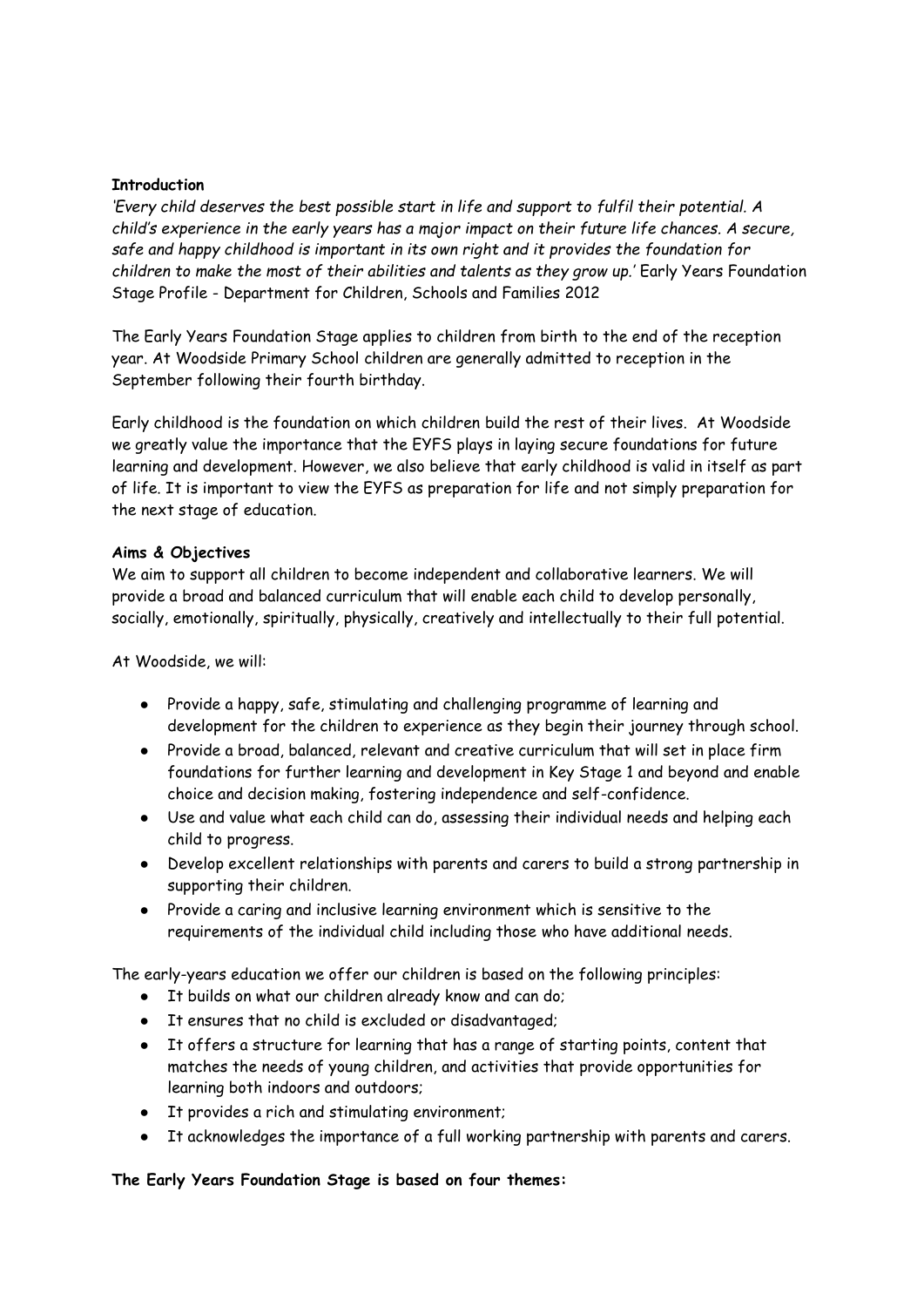- A Unique Child
- Positive Relationships
- Enabling Environments
- Learning and Development

# **Unique Child**

At Woodside we recognise that every child is a competent learner who can be resilient, capable, confident and self-assured. We recognise that children develop in individual ways and at varying rates. Children's attitudes and dispositions to learning are influenced by feedback from others; we use praise and encouragement, as well as celebration and rewards, to encourage children to develop a positive attitude to learning.

Inclusion - We value the diversity of individuals within the schools and believe that every child matters. All children at Woodside are treated fairly regardless of race, gender, religion or abilities. All families are valued within our school.

We give our children every opportunity to achieve their personal best and planning is adapted to meet the needs of all groups and abilities. We do this by taking account of our children's range of life experiences when we are planning for their learning.

At the Foundation Stage we set realistic and challenging expectations keyed to the needs of our children, so that most achieve the Early Learning Goals by the end of the stage. We do this through:

- Planning opportunities that build upon and extend children's knowledge, experience and interests, and develop their self-esteem and confidence;
- Using a wide range of teaching strategies based on children's learning needs;
- Providing a wide range of opportunities to motivate and support children and to help them learn effectively;
- Offering a safe and supportive learning environment in which the contribution of all children is valued;
- Employing resources which reflect diversity and are free from discrimination and stereotyping;
- Planning challenging activities to meet the needs of both boys and girls, of children with special educational needs, of children who are more able, of children with disabilities, of children from all social and cultural backgrounds, of children from different ethnic groups, and of those from diverse linguistic backgrounds;
- Monitoring children's progress and taking action to provide support as necessary (such as referrals to speech therapy) as necessary.
- Working closely with parents, carers and other outside agencies to ensure all children's needs are met and we enable them to access the curriculum and make good progress.

#### **Positive Relationships**

At Woodside we recognise that children learn to be strong, confident and independent from being in secure relationships. We aim to develop caring, respectful, professional relationships with the children and their families.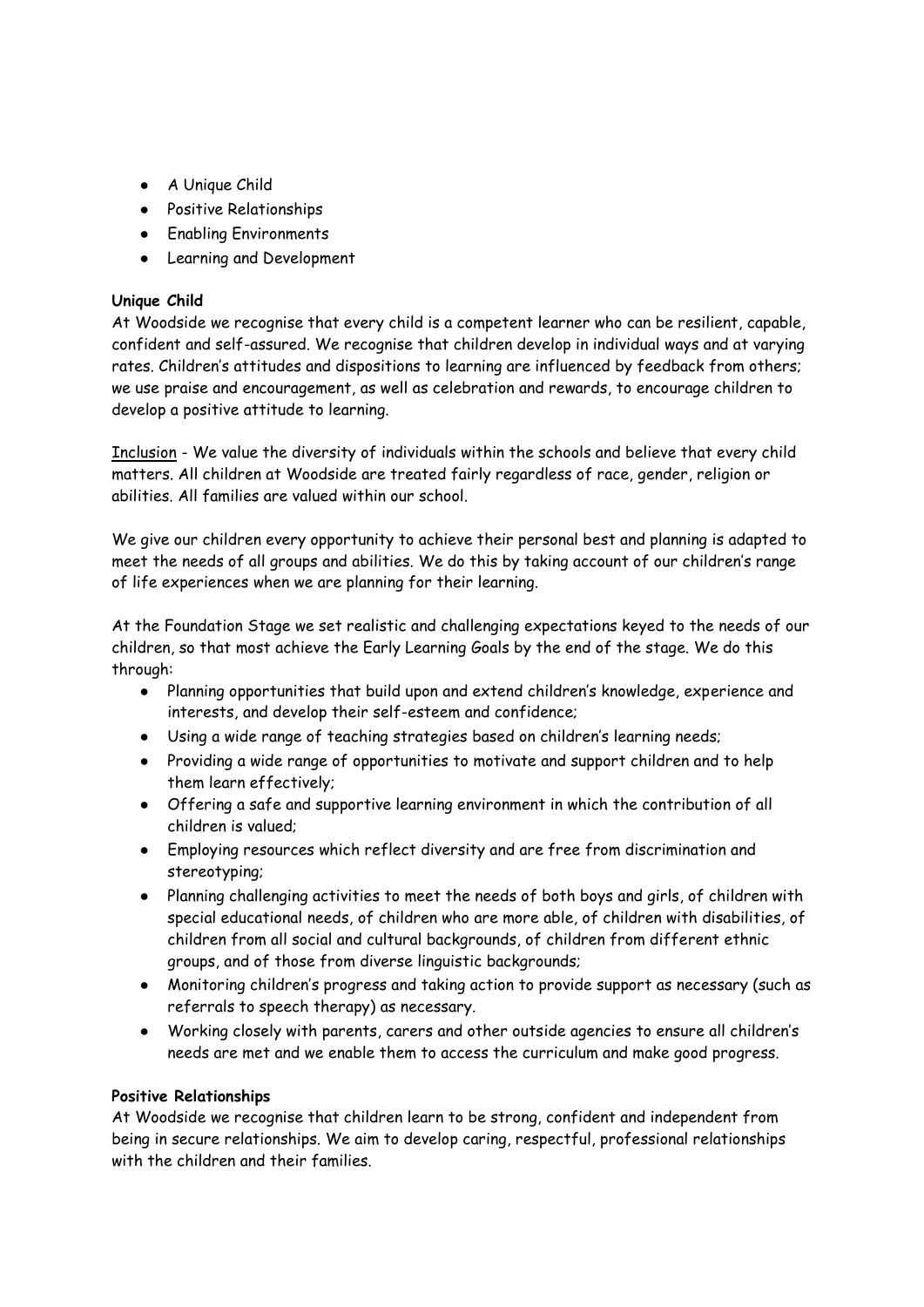Parents as Partners - We recognise that parents/carers are children's first and most enduring educators and we value being partners with them in their child's education through:

- Talking to parents/carers before their child starts school at our transition afternoons and induction meetings.
- Providing an information pack about commencing Reception at Woodside.
- Outlining the school's expectations in the Home-School agreement.
- Holding a parent consultation early in the academic year to establish how a child is settling into the school environment.
- Operating an open door policy for parents/carers with any queries or concerns. Conversely, if Foundation staff have concerns about the progress of a child, they will immediately approach parents and carers to discuss them.
- Written contact through school newsletters and other methods if appropriate (i.e. home-school diary).
- Inviting parents to attend informal meetings about areas of the curriculum, such as phonics or reading.
- Sharing regularly the children's 'Learning Journey' with parents/carers and valuing the on-going contributions to this from parents/carers through the use of Tapestry.
- Offering three parent/teacher consultation meetings per year at which their child's progress is discussed.
- Sending a written report on their child's attainment and progress at the end of their time in reception.
- Asking parents to sign a generic permission form for visits, food tasting and photographs etc.
- Parents are invited to a range of activities throughout the school year such as collective worship, workshops, Christmas productions and sports day etc.

# **Enabling Environments**

At Woodside we recognise that the environment plays a key role in supporting and extending the children's development, where the children feel confident, secure and challenged. The children have daily access to an indoor and outdoor environment that is set up with planned continuous provision.

Play-based learning is paramount and children have opportunities to direct their own learning with planned opportunities provided by staff.

We plan a learning environment, both indoors and outdoors, that encourages a positive attitude to learning and reflects the individual's interests, passions and abilities. We use materials and equipment that reflect both the community that the children come from and the wider world. We encourage the children to make their own selection of the activities on offer, as we believe that this encourages independent learning. We ensure that resources and spaces are safe to use and checked regularly.

#### **Learning and Developing**

The EYFS Curriculum – Our curriculum for the Foundation Stage reflects the areas of learning identified in the Early Learning Goals.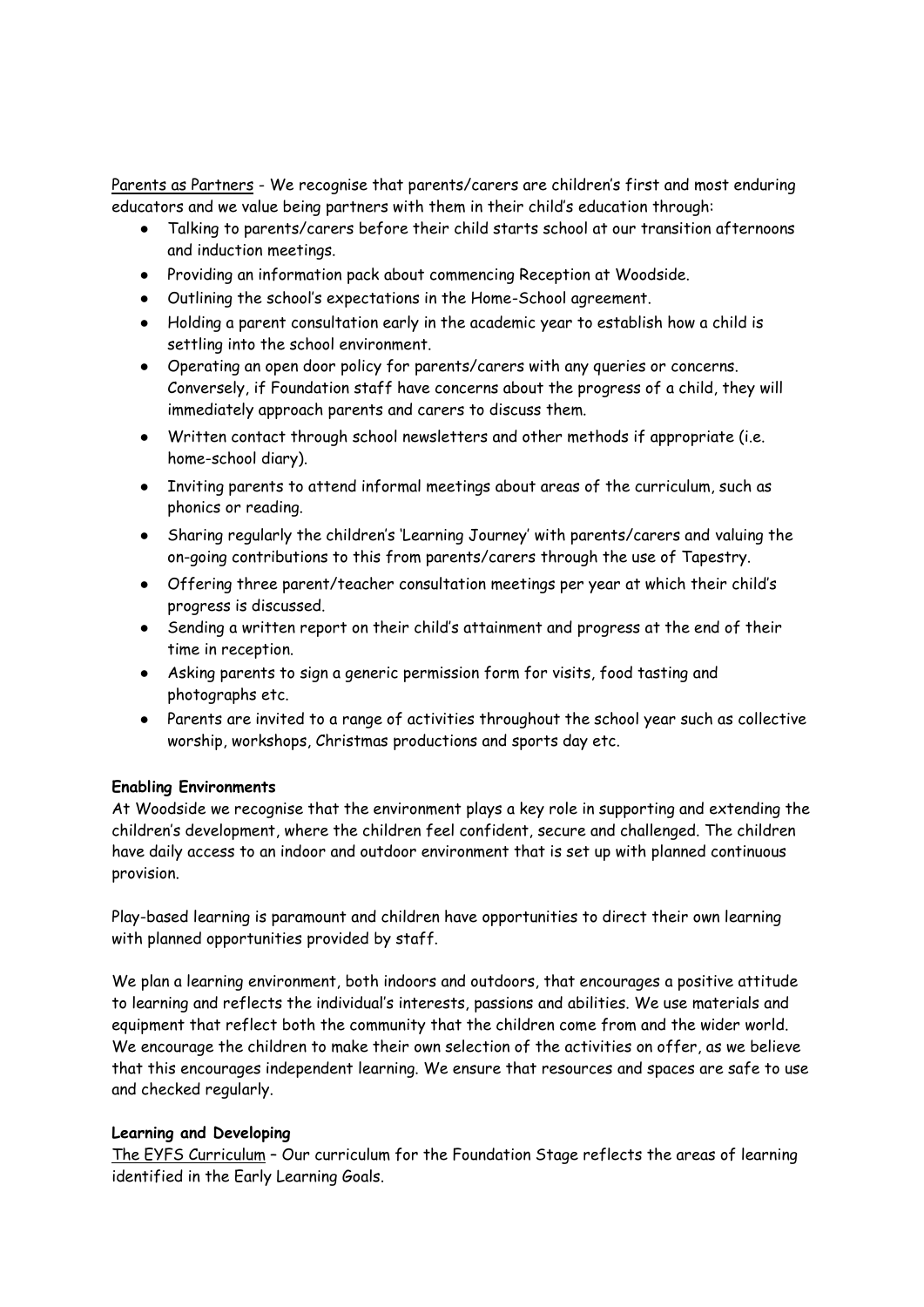There are seven areas of learning and development that must shape educational provision in early years settings. All areas of learning and development are important and inter-connected. None of the areas of learning can be delivered in isolation from the others. Our children's learning experiences enable them to develop competency and skill across a number of learning areas.

They require a balance of adult led and child initiated activities in order for most children to reach the levels required at the end of EYFS. Three areas are particularly crucial for igniting children's curiosity and enthusiasm for learning, and for building their capacity to learn, form relationships and thrive.

The three Prime areas are:

- Personal, Social and Emotional Development
- Communication and Language
- Physical Development

Staff will also support children in four specific areas, through which the three prime areas are strengthened and applied.

Specific Areas:

- Literacy
- Mathematics
- Understanding the world
- Expressive arts and design

Children's development levels are assessed and as the year progresses, the balance will shift towards a more equal focus on all areas of learning, as children grow in confidence and ability within the three prime areas.

However, if a child's progress in any of the prime areas gives cause for concern, staff will discuss this with the child's parents/carers and agree how to support the child.

Reception pupils also participate in a daily phonics sessions, following the guidance in the "Letters & Sounds" document and in line with school policy.

# **Characteristics of Effective Learning**

We ensure that our environment and delivery of the curriculum incorporates the three characteristics of effective teaching and learning:

- Playing and exploring children will have opportunities to investigate and experience things, and 'have a go'.
- Active learning children will have time and space to concentrate and keep on trying if they encounter difficulties, and enjoy their achievements.
- Creating and thinking critically we encourage and support children to have and develop their own ideas, make links between ideas, and develop strategies for doing things.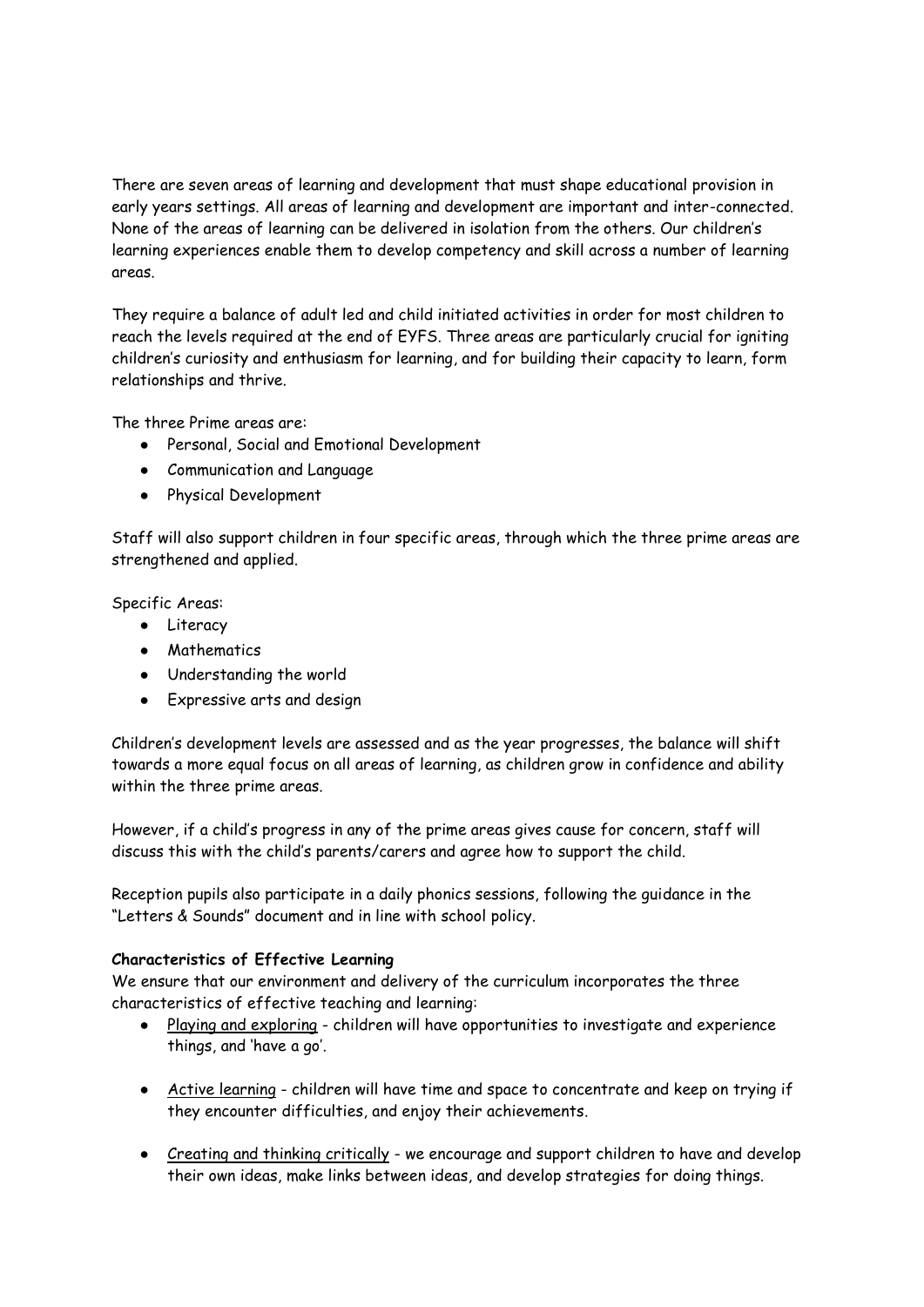Children should be given the opportunity to be creative through all areas of learning. Adults can support children's thinking and help them make connections by showing interest, offering encouragement, clarifying ideas and asking open ended questions. Children can access resources and move around the classroom freely and purposefully to extend their learning.

Planning - The Areas of Learning provide the basis for planning throughout the Foundation Stage. The planning is based upon themes with discrete phonics, maths and literacy directed teaching. The medium term planning is based upon a different topic with a focus on recognised next steps and children's interests.

Observations - Foundation Stage staff use observations as the basis for planning. Staff are skilled at observing children to identify their achievements, interests and next steps for learning. These observations then lead the direction of the planning. Relevant and significant observations are recorded online in Tapestry.

Assessment - During the first three weeks in Reception, the teacher assesses the ability of each child linked to ARE (Age Related Expectations). These assessments allow us to identify patterns of attainment within the cohort, in order to adjust the teaching programme for individual children and groups of children. The baseline data is entered into the school's tracking system so that we can monitor children's progress.

The Foundation Stage Profile is the nationally employed assessment tool that enables teachers to record their observations at the end of the Foundation Stage, and to summarise their pupils' progress towards the Early Learning Goals. It covers each of the seven areas of learning contained in the curriculum guidance for the Foundation Stage.

We track the progress of children in relation to ARE (Age Related Expectations). We make regular assessments of children's learning, and we use this information to ensure that future planning reflects identified needs. The school's tracking system is updated at the end of each term.

Assessment in the Foundation Stage takes the form of both formal and informal observations, photographic evidence and through planned activities. Assessment is completed regularly and involves both the teacher and other adults, as appropriate. The collection of assessment data in the Foundation Stage Profile is a statutory requirement.

At the end of the final term in Reception we send a summary of these assessments to the LA (local authority) and the DfE for analysis. The child's next teacher uses this information to make plans for the year ahead. We share this information too at parental consultation meetings and in the end-of-year report.

**Transition**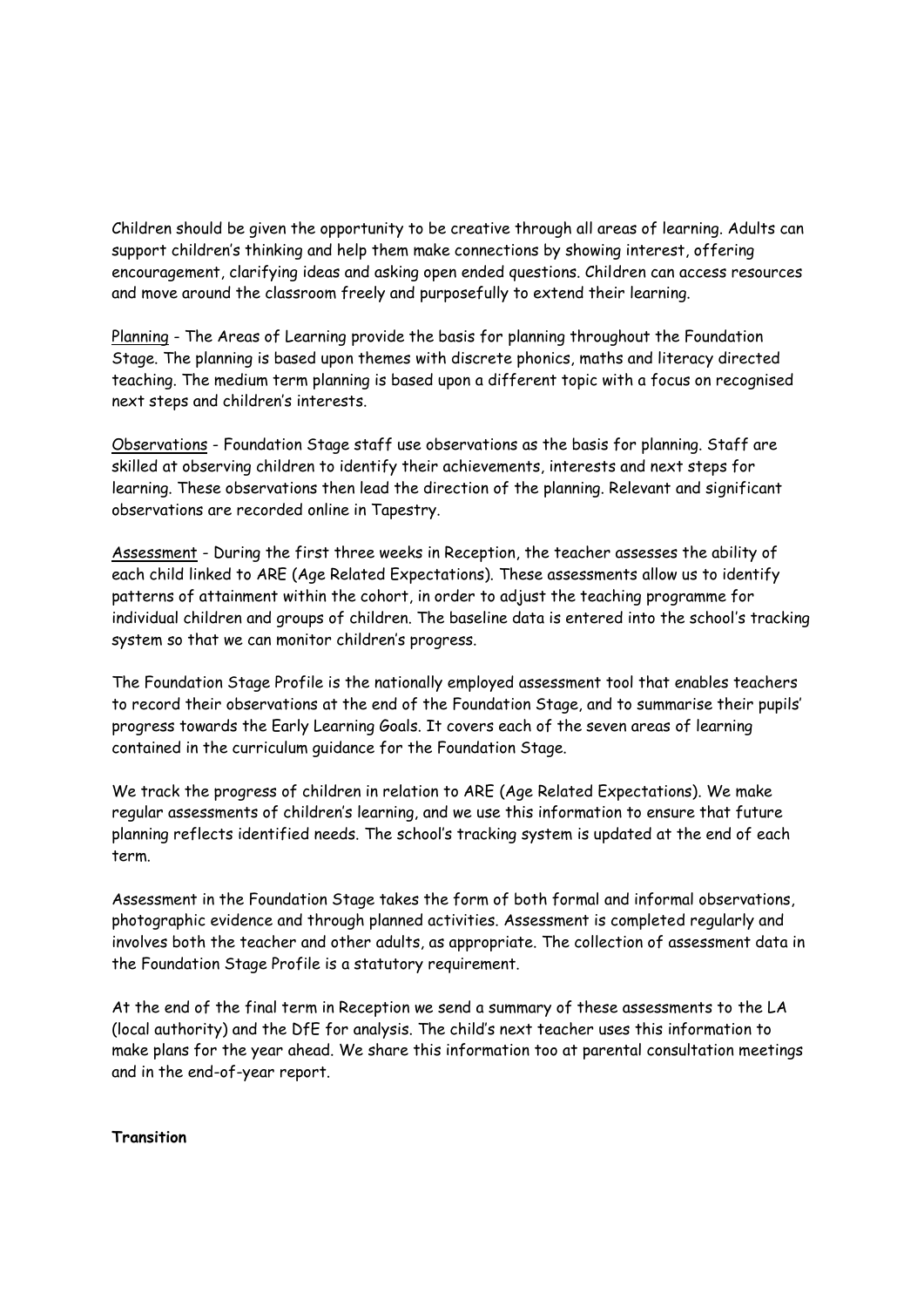Starting school can be a difficult time for young children; we therefore plan this time carefully to support children with the transition and to ensure it is as smooth as possible for each child and that they settle in to their new class quickly and happily.

Starting Reception – Parents of all children starting in the next academic year will be invited to an Induction Meeting in the Summer term to meet their child's new teachers and other key staff and learn more about the Reception curriculum. This is an opportunity for staff to

- Explain about uniform, PE kit and school dinners/ free school meals
- Explain about holidays and absences
- Share the curriculum for the reception year

New class sessions - The children are given opportunities to come in to school to meet their new class teacher and other children in their class. Parents are encouraged to leave their child during these sessions. This means that before they join their new class the Reception environment is already a familiar place to them.

Arrangements are also made, if possible for the children's new class teacher to visit them in their current nursery setting. If this is not possible teachers will make a phone call to their key worker.

Starting in Key Stage 1 (Year 1) - Throughout the Reception year, each child's involvement in whole school life will have been built upon; many of the teaching and support staff will already be familiar people to them. They will have taken part in whole school collective worship as well as sharing playtimes with the Key Stage 1 children.

Children have the opportunity to meet their new class teacher and spend time in their new class during the summer term.

# **Safeguarding & Welfare**

*'Children learn best when they are healthy, safe and secure, when their individual needs are met, and when they have positive relationships with the adults caring for them.' (Statutory Framework for EYFS 2014)* 

At Woodside, we understand that we are legally required to comply with welfare requirements as stated in the Statutory Framework for Early Years Foundation Stage 2014.

- To provide a setting that is welcoming, safe and stimulating where children can grow in confidence;
- Promote good health;
- Manage behaviour effectively in a manner appropriate for the children's stage of development and individual needs
- To ensure that all adults who look after the children, or who have unsupervised access to them, are suitable to do so;
- Ensure that the setting, furniture and equipment is safe and suitable for the purpose it was intended for;